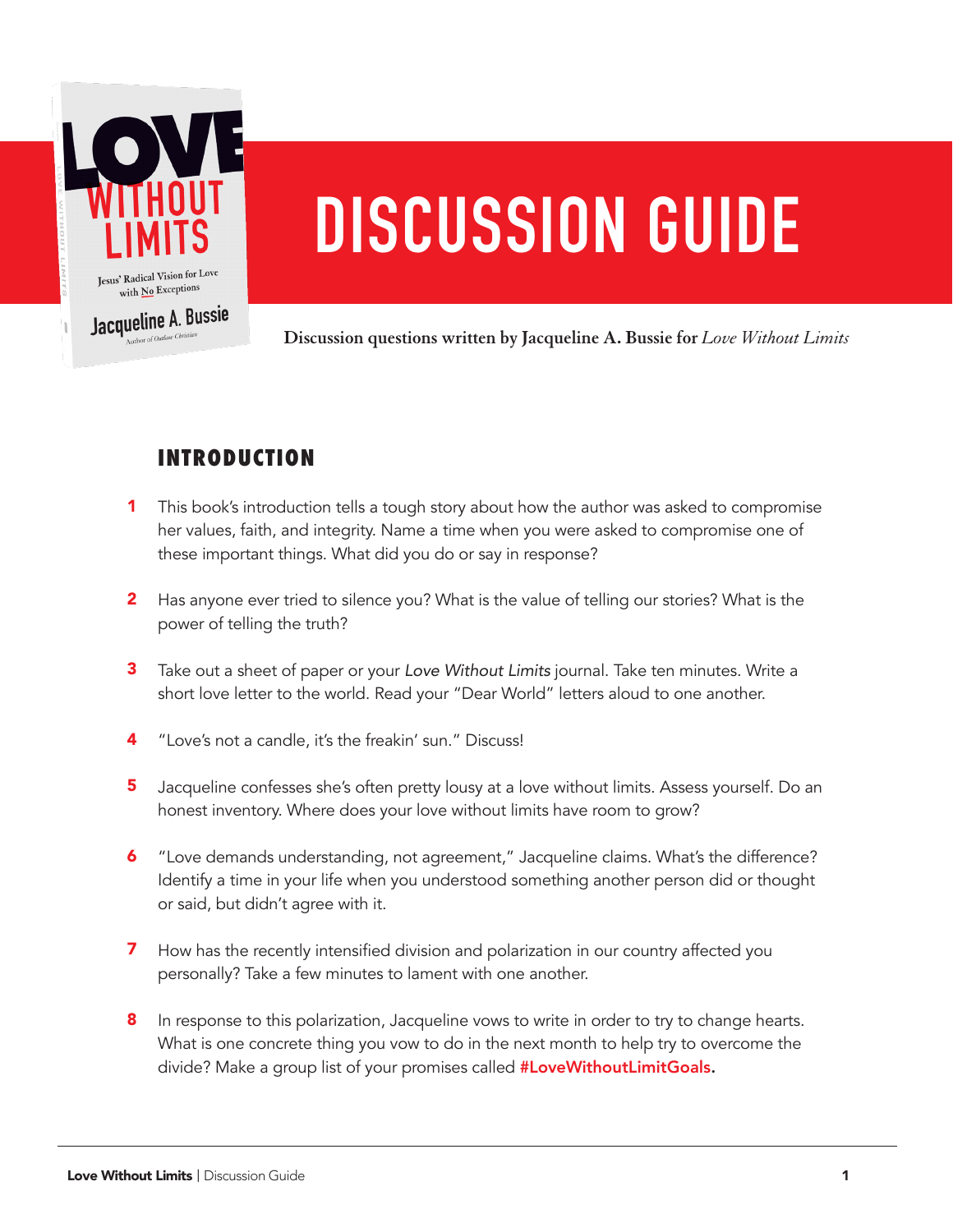# **CHAPTER ONE | GUS**

- 1. Take a few quiet moments to reflect back on your first real love. Who (or what) was your first love? Did those around you encourage or discourage this love? Share those stories with each other.
- 2. What did your experience of first love teach you? About life? Love? Yourself?
- 3. Growing up, who were you taught was "different" or "not one of us"? How did that teaching affect you? How do you feel now about it?
- 4. Jacqueline says Gus was the first person in her life who made her "feel like a someone" (p. 5). Who was the first person in your life who made you feel that way? Have you thanked them? If not, reach out.

#### **CHAPTER TWO | CHARLOTTE**

- 1. Who's the person in your life who's taught you the most about a love without limits? Take a moment to celebrate them out loud. What batons did they pass you? (p. 9) [Group Leader: If you have a baton or cross or some other symbol of love's legacy, pass it around and as each person shares, have them hold it.]
- 2. Ray Bradbury says love is giving people back to themselves, better than they dared hope or dream (p. 14). Name a time when someone treated you this way.
- 3. What does Jacqueline mean when she describes Jesus as "the master of accompaniment?" (p. 16). Do you find this idea comforting? During hard times in your own life, have you felt Jesus accompany you? Share examples.
- 4. The author names writing as how she "metabolize[s] life and its losses, and break[s] them down into useable nutrition" (p. 19). What do you do to help metabolize life and its losses? How can you carve out more time for that activity in your life?
- 5. Take out a sheet of paper or your journal. Write the name of a person who taught you how to love. Then, take ten minutes to list ten love lessons you learned from them. Read these aloud to the group.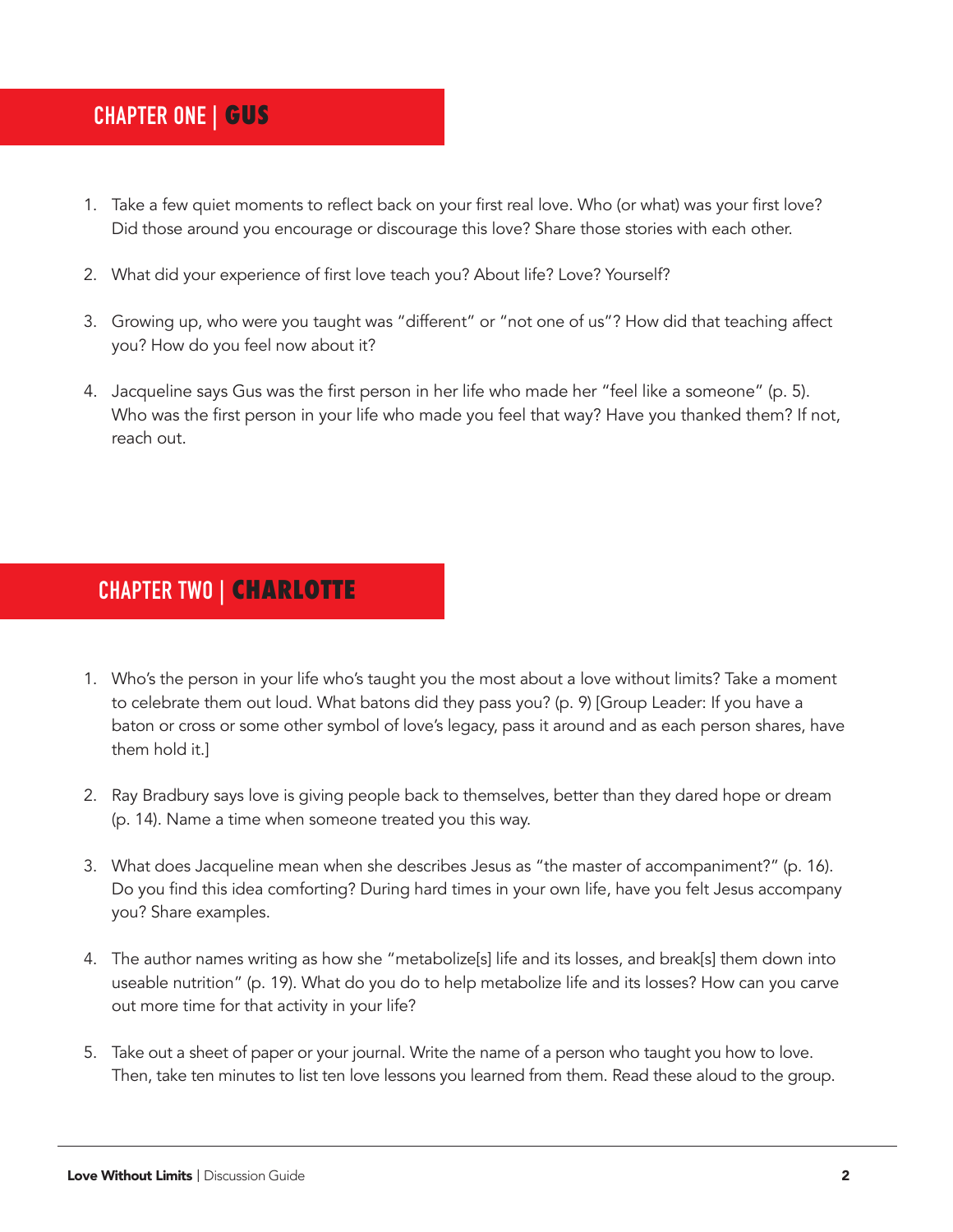#### **CHAPTER THREE | FRAMILY**

- 1. Jacqueline writes, "Some of us are misfits in our families of origin" (p. 24). What is your relationship with your family of origin? Do you have religious, political, or social disagreements with them? How do you handle these?
- 2. Do you have a friend-family, or "framily?" Spend a few minutes swapping stories with one another about your awesome framilies.
- 3. Have you ever experienced "an-eleven-out-of-ten" love? If so, describe it. What was it that made it so amazing? After you've reflected on that for a few minutes, think about ways that you can pass along that kind of love and show it to someone else.
- 4. "Life writes its own poetry, but like all poetry, it's sometimes hard to read" (p. 28). Discuss!
- 5. How can we as people of faith help one another not to feel guilty or ashamed if we have difficult relationships with our family of origin?
- 6. Read Luke 14 aloud as a group. What words or phrases particularly stand out to you? What does Jacqueline's interpretation of this text help you to notice?
- 7. Get out some crayons or colored pens or pencils. Draw your family. What did you draw and why?
- 8. If Jesus drew a picture of his family, what do you think he would draw and why? What is Jesus' definition of family, according to this book? What is one active step you can take as a group or a church to get closer to Jesus' radical definition of family?
- 9. "If you annoy the heck out of the powerful, then you will know your love has dilated sufficiently" (p. 32). Give a real-life example of such dilated love—either from your own life or someone you know or have heard of.
- 10. Ask yourself if you welcome sinners and eat with them (p. 32).
- 11. "Love is like galaxies, not gasoline." Ready, set, go—discuss. What does Jacqueline mean when she says a love without limits is "unsexy" (p. 36)?
- 12. Read the list of Joseph's love lessons aloud as a group. Which one resonates with you or comforts you the most, and why?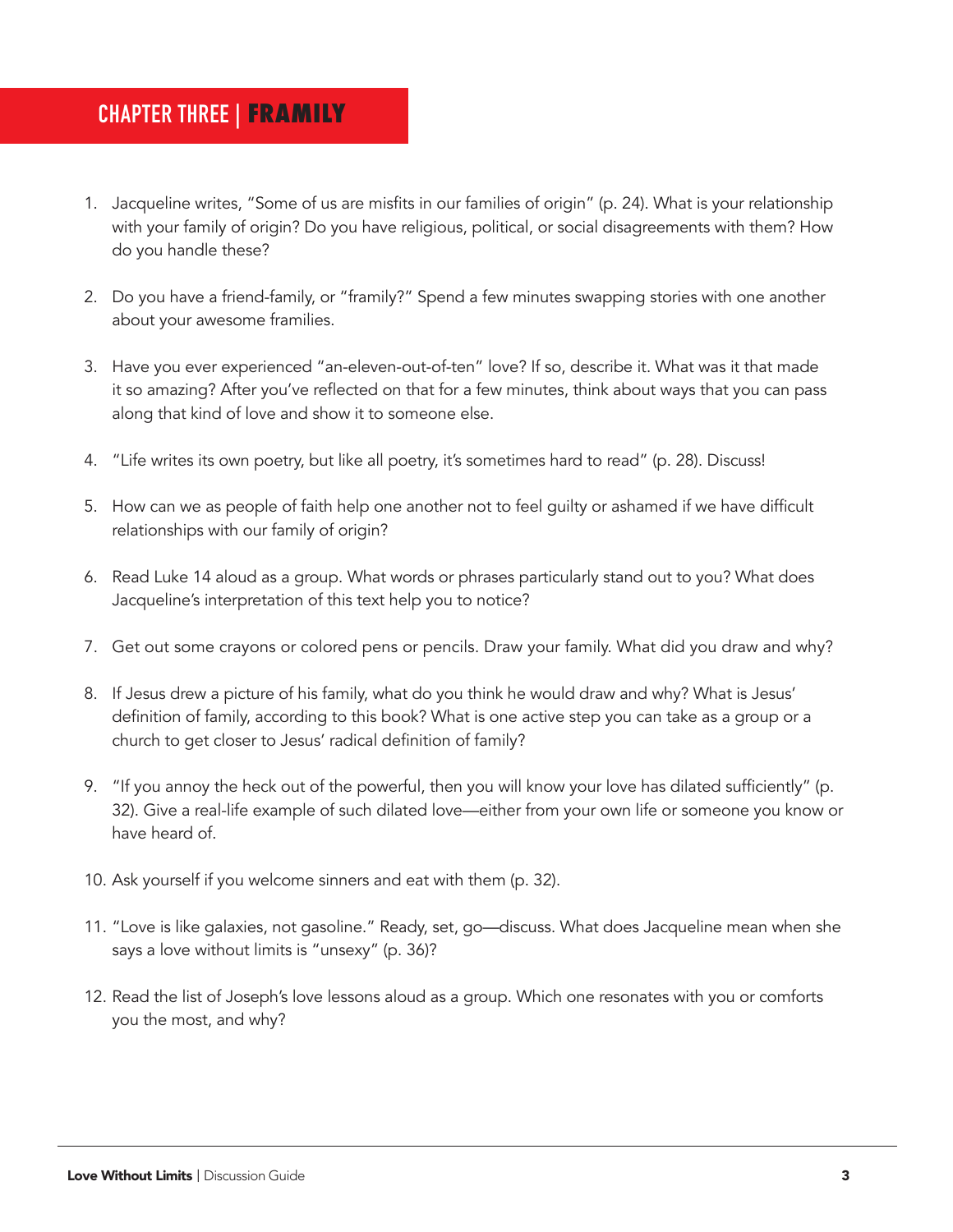## **CHAPTER FOUR | GRANDMA PERKINS**

- 1. Do you have any nicknames? Did you have any growing up? How did/do you feel about them?
- 2. Have you ever been called by the wrong name? How did it make you feel? Have you ever called anyone else by the wrong name, either accidentally or on purpose?
- 3. According to Martin Luther, Christians are called to "call things by their right names." Name something you feel we don't call by the right name in today's society.
- 4. "Right names save lives" (p. 49). Analyze this idea together.
- 5. Take out a sheet of paper or your journal and a pen. Think of something you really would love to talk to God about. Write a letter to God sharing your thoughts using the hand you always write with (your dominant hand). Next, write a letter to yourself from God, using your nondominant hand. If you feel comfortable, share these aloud.
- 6. Read together Julia Dinsmore's poem titled "My Name Is Child of God, Not 'Those People.'" Who do you believe gets treated as "those people" in the United States today? In the world? What can followers of Jesus do to show people we are all children of God, no exceptions?
- 7. How does Jacqueline define political correctness? Do you agree? How do you feel about the concept of political correctness?
- 8. Make available some sharpies and some blank paper nametags. Reread what the author shares on pages 53–54 about sacred names. Then, write down your own sacred name on the nametag. Take it home and keep it in a special place, and be sure to look at it when you need reminding that you are cherished.
- 9. Turn to page 56. Take a look at the story of Madison, who changed her name to Pam. Have you ever known someone who changed their name? Why? Have you ever changed your name or thought about doing it? Why or why not? If you have ever changed it, how did people respond?
- 10. "Love lets us release the outworn" (p. 57). Unpack.
- 11. What's your favorite example in the Bible of a name change?
- 12. If you are a Christian, what does it mean to you to learn that the mother and father of the Christian faith—Sarah and Abraham—were immigrants? How should the church treat immigrants? How should we respond as God's people to the refugee crisis?
- 13. After reading this chapter, how would you answer the age-old question from William Shakespeare: What's in a name?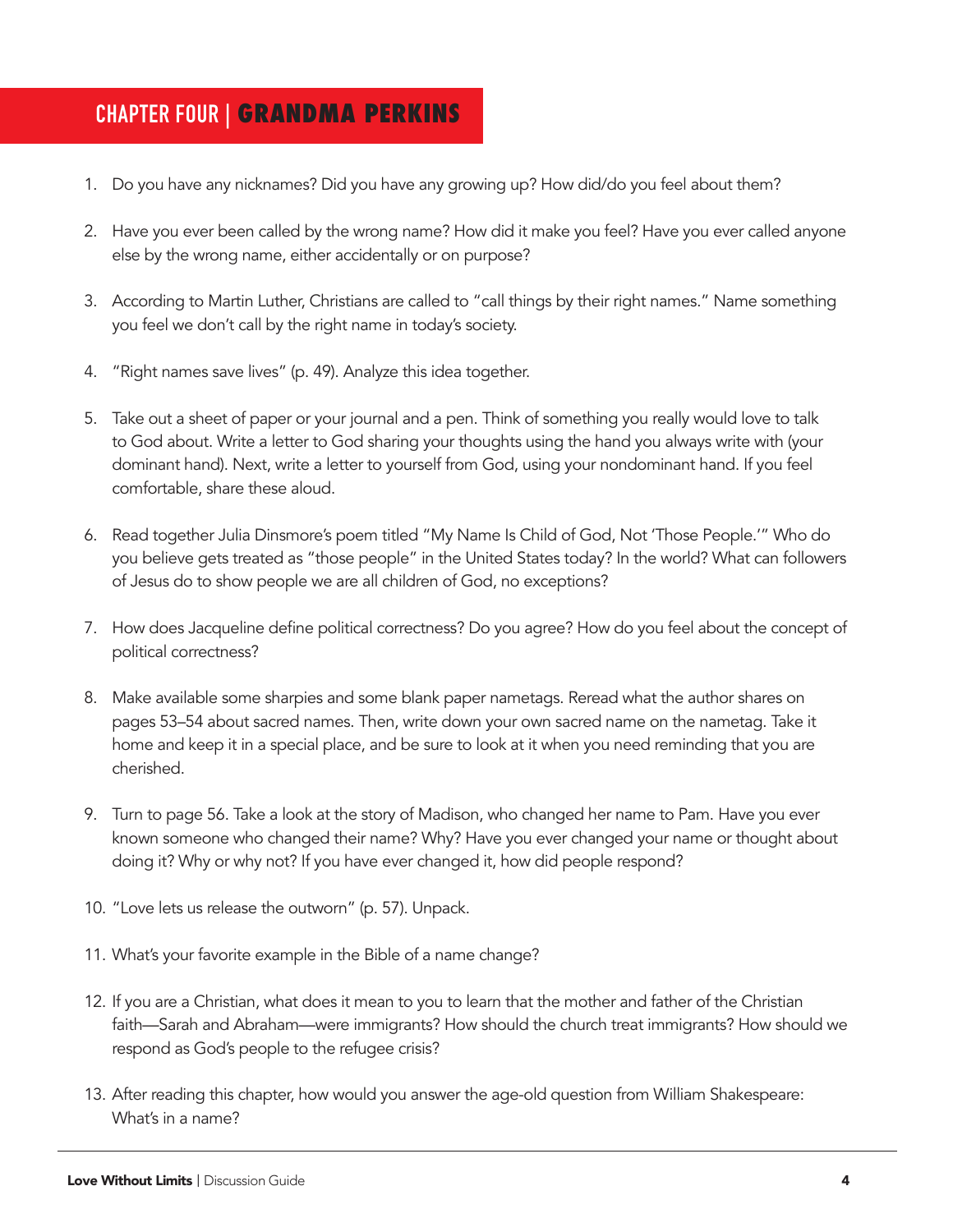## **CHAPTER FIVE | ELIJAH**

- 1. How did you react to the story of Jim and Jennifer and Elijah? Did anything change for you when you learned that Elijah's parents were two men? What do you make of the fact that Jacqueline's original publisher demanded she cut every word of Elijah's story? Would you have responded as she did?
- 2. Discuss a time you stopped talking about love and did something about it.
- 3. What do you think about the story of Jess McCorkin? Who is a person you feel you have hurt or failed to love enough in life? Can you do anything about it? Be brave in your response.
- 4. What resonated most with you in this chapter? What resonated least?
- 5. If you are not yourself a member of the LGBTQ community, do you have any close friends who are? What have they taught you? If you are LGBTQ, what is one thing about yourself that you wish everyone knew but doesn't?
- 6. Do you have family or friends who disagree with you on matters of sexuality? How do you handle these disagreements? How can we best love without limits members of the LGBTQ community? How can we best love without limits folks who disagree with our perspective? Is it possible to do both? How?
- 7. How does the Bible guide your ethics and conduct? Your views on sexuality? Your politics?
- 8. Reread Romans 1 in its entirety. What strikes you?
- 9. Jacqueline writes, "If our sins make us people who aren't 'real Christians,' then no one in this world is a Christian" (p. 73). Reactions?
- 10. What does Jacqueline mean by the term *selective literalist*? Do you find this term useful or not? Are you a *selective literalist*?
- 11. Write your own six-word memoir. If the people in your group feel comfortable, display them on the wall and try to guess whose is whose.
- 12. Take ten minutes to do a writing exercise. The prompt: What's one thing you used to believe fiercely but now disbelieve just as fiercely?—GO.
- 13. "A genuine apology is like an eleventh-hour rain on a dusty crop. Grossly overdue, but miraculously just in time" (p. 81). Identify a time in your life when a genuine apology changed things or made a difference in a relationship.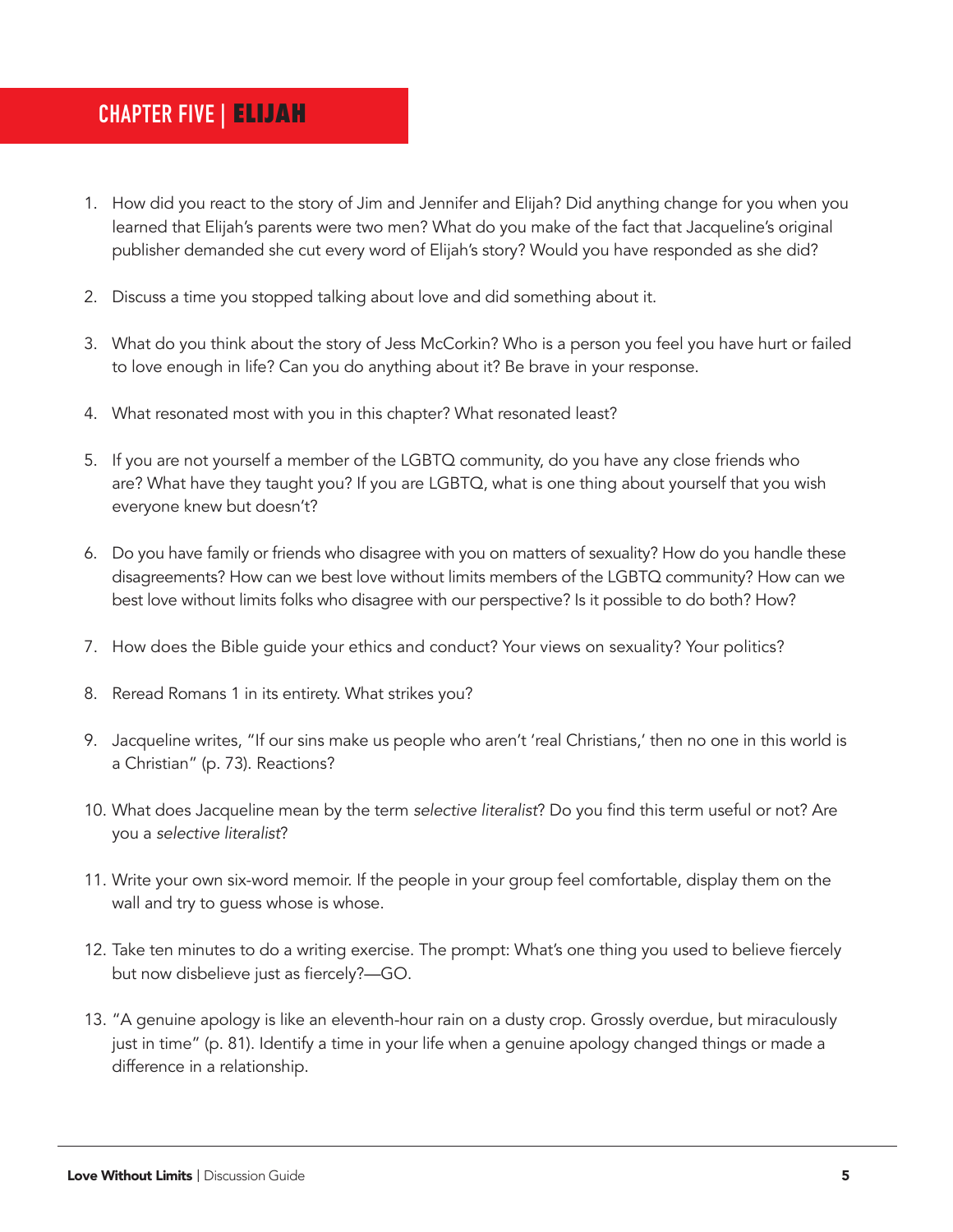# **CHAPTER SIX | KHADIJAH, RASHEED, AND JAMILA**

- 1. Watch the TEDTalk "The Danger of the Single Story." Have everyone in your book club share one word or phrase that best describes this TEDTalk.
- 2. Has anyone ever told a single story about you, your family, or your community? How did it feel? Share those experiences.
- 3. Who are some people in our world today that you've heard a negative single story about? As a group, make a list. Then, have each person pick one group on the list. Ask: what's one thing followers of Jesus could do to stop this particular single story? Brainstorm ideas. No idea is too small!
- 4. Do you have a friend of another faith? What have you learned from them? "Introduce" them to the members of your book club by telling one of your favorite stories about them.
- 5. What did you know about Islam before reading this chapter? Would you say that at any point in your life you subscribed—or still subscribe—to a single story about Islam? Be honest.
- 6. What is one new thing you learned from this chapter about Islam? What fact in this chapter surprised you the most, and why?
- 7. "There are 1.6 billion Muslims in the world, living on all continents. To think that they all belong to—or even agree with—ISIS or the Taliban is as outlandish as assuming that all Christians belong to the Ku Klux Klan or the Westboro Baptist Church" (p. 90). Exchange views on this controversial claim.
- 8. Read aloud the author's contemporary retelling of the Samaritan parable on pages 102–3. How do you react to this? Don't hold back—be super honest.
- 9. What are Krister Stendahl's three rules of interfaith engagement? How are these helpful tools in a multifaith world?
- 10. Have you ever experienced holy envy? When? Where? Why? Share stories.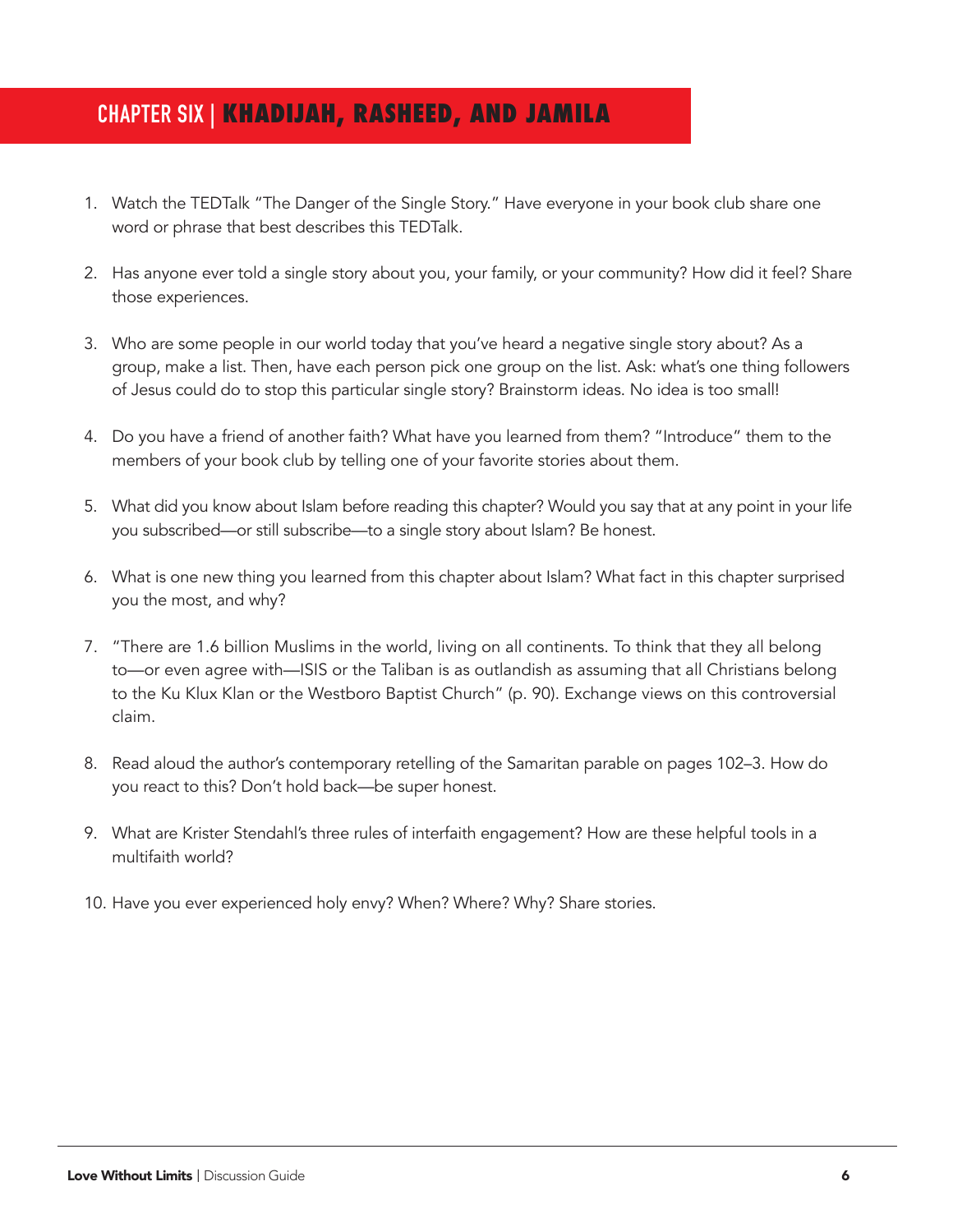### **CHAPTER SEVEN | FARGO**

- 1. Do you agree with Jacqueline that even places like Fargo have single stories? Provide examples from your own life.
- 2. Ponder the place where you live now or a place where you once lived. What did it teach you? List three things.
- 3. Why does Jacqueline believe Facebook should really be called Fakebook? Do you agree? Is the image you project of yourself online different from the real you? How so?
- 4. How does the author define privilege (p. 114)? What privileges do you possess? Which do you not?
- 5. Have any of your callings in life led you anywhere you didn't plan on going or didn't at first want to go? How did you learn to trust God enough to take the leap? What advice would you give to a younger person based on that experience?
- 6. Unpack what Jacqueline means when she says, "Most of us are Nathanaels" (p. 121). Have you ever been a Nathanael? What changed your mind?
- 7. The author encourages Christians to acknowledge the both-and nature of life. What's one both-and you see or feel in life? How can you "bravely inhabit" this particular both-and as a person of faith?

# **CHAPTER EIGHT | FEET**

- 1. What were you taught about self-love growing up? About pride? Who taught you these lessons? If you are a Christian, what did your church teach?
- 2. Reflect on your life for a few quiet minutes. Do you have too little self-love, too much, or just the right amount? What changes, if any, do you think you need to make?
- 3. Have you ever known anyone who had too little self-love? How did you treat them?
- 4. How would you define pride? Did this chapter nuance or change your views on pride? If so, how?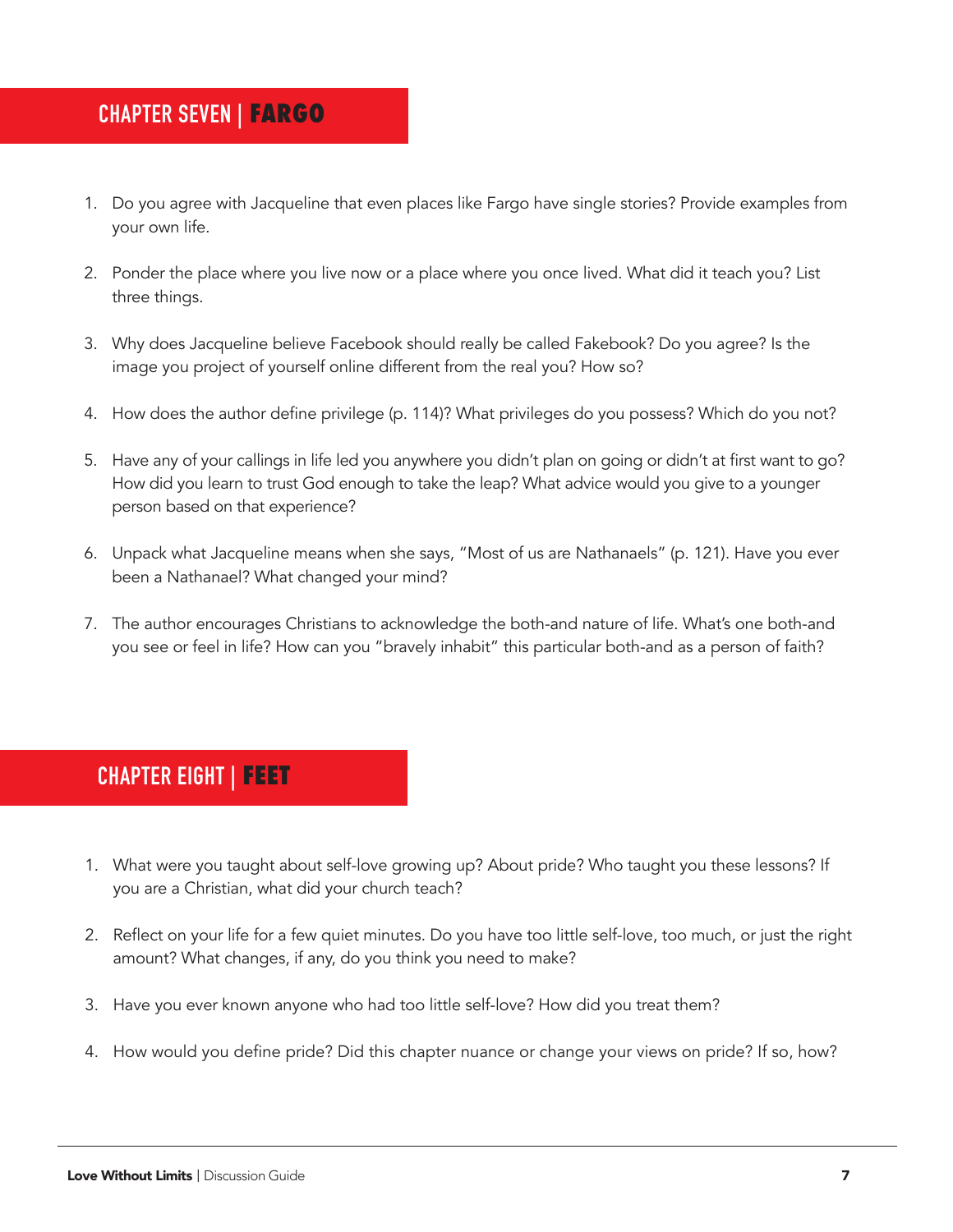#### **CHAPTER EIGHT | CONTINUED**

- 5. For centuries, male Christian theologians defined agape as selfless love. How would you define agape after reading this chapter?
- 6. Have you ever thought of humility as "sadly corrupt"? What does Jacqueline mean when she claims this? Do you agree?
- 7. "To love without limits does not mean to live without limits" (p. 142). Unpack this important assertion.
- 8. Why is pride healthy and necessary for some communities and individuals? Why must some folks reclaim their pride? How can people of faith best support them in this endeavor?
- 9. Do you have a person in your life who has taught you (intentionally or unintentionally) not to do things the way they did? Share.
- 10. Read aloud together Jacqueline's list of twenty things about self-love. Which most speaks to you? Why?
- 11. Do you know someone in your life who needs to read this chapter? Share it with them or come up with a plan to share its key ideas.

# **CHAPTER NINE | GRIEF**

- 1. What does Jacqueline mean by the term "grief-shaming"? Why did she coin this term? Have you ever been grief-shamed? Do you agree with the author that grief-shaming is "definitely a thing"? Share.
- 2. Why do you think grief-shaming is so common in our culture? What can/should Christians do to stop it?
- 3. Read aloud Jeremiah 9:17–21. How can Christians better help people mourn? How can we create an intentional space for lament in our families and communities? Brainstorm specific strategies with one another.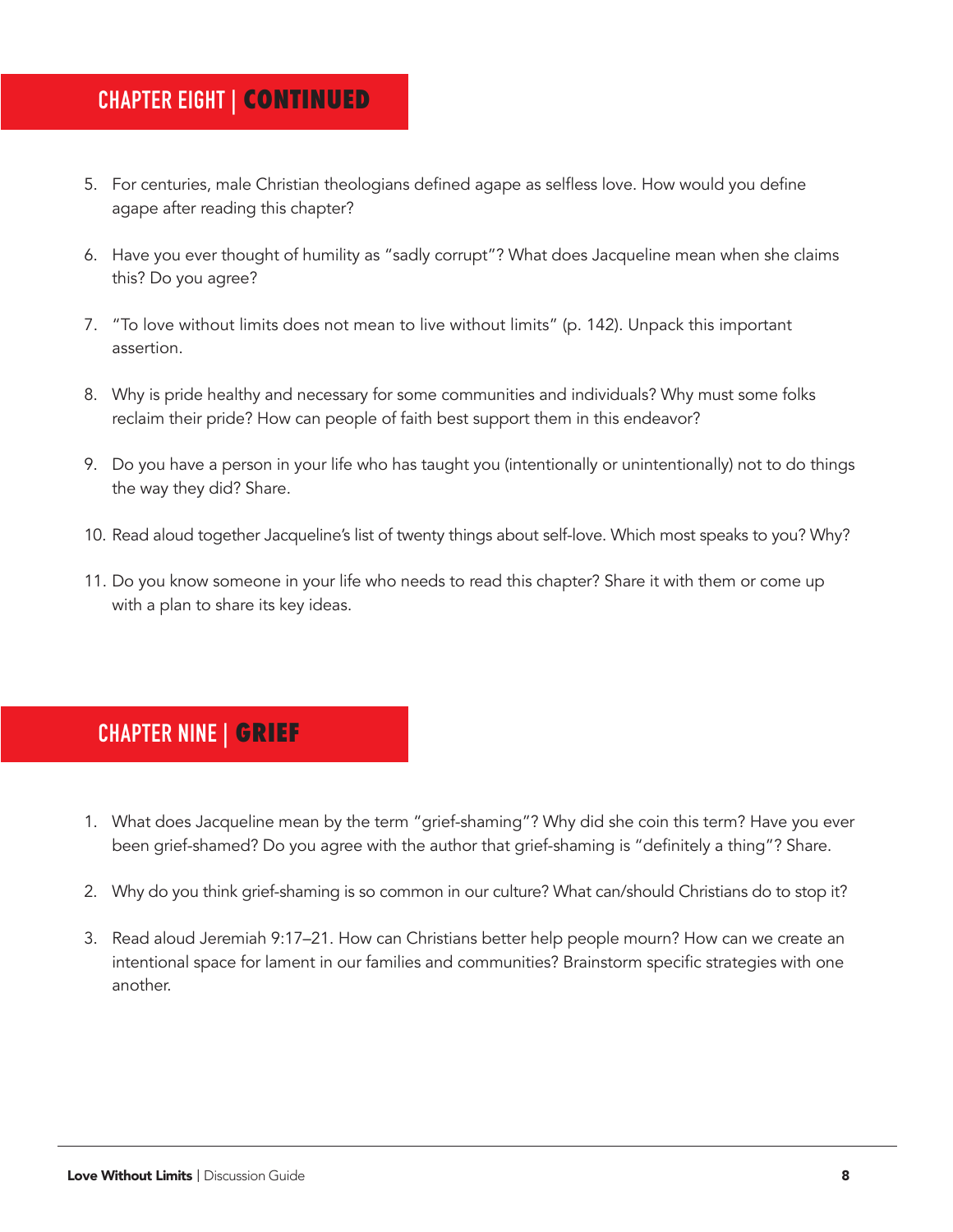#### **CHAPTER NINE | CONTINUED**

- 4. What does Martin Prechtel mean by unmetabolized grief? Name a grief in your own family or heart or community that is unmetabolized. What do you plan or hope to do to start metabolizing it?
- 5. "Church should be less like a palace and more like a dog park: a place where the truth bounds wildly about, off the leash at last" (p. 157). Discuss!
- 6. Read together Matthew 15:22–28. How do you react to this story? What do you think it means?
- 7. Do you find comfort in Jacqueline's claim that "grief is eye-stinging, gut-wrenching, fist-clenching evidence that love speaks last" (p. 165). Why or why not? What does this mean?
- 8. Talk openly with one another about a time you experienced deep grief. How did you cope? In what spaces was your grief welcome? Where was it not?
- 9. Does your particular church or faith community carve out a time and space for grief to be expressed and losses to be mourned? Where and when? Provide examples. How can we be better at creating such spaces? (If you come up with good ideas, please send them to the author!)
- 10. Name one major takeaway about grief—a new idea, an interesting quote, a challenging insight—that you will carry forward with you from this chapter.

#### **CHAPTER TEN | DIFFERENCE**

- 1. Why is it so hard for us to love across difference?
- 2. What is something you believe hurts God? Do you participate in this hurt? What do you do that hurts God? What will you do to try to stop?
- 3. Who have you heard labeled as an enemy within your own family or community? Within our nation? Have you ever called someone your enemy? Why is this label dangerous?
- 4. How did you respond to Jacqueline's story about the Battsons? Do you have an example from your own life when an "enemy" was simply someone whose story you did not yet know?
- 5. Have you ever been completely wrong about someone? What did that teach you about love?